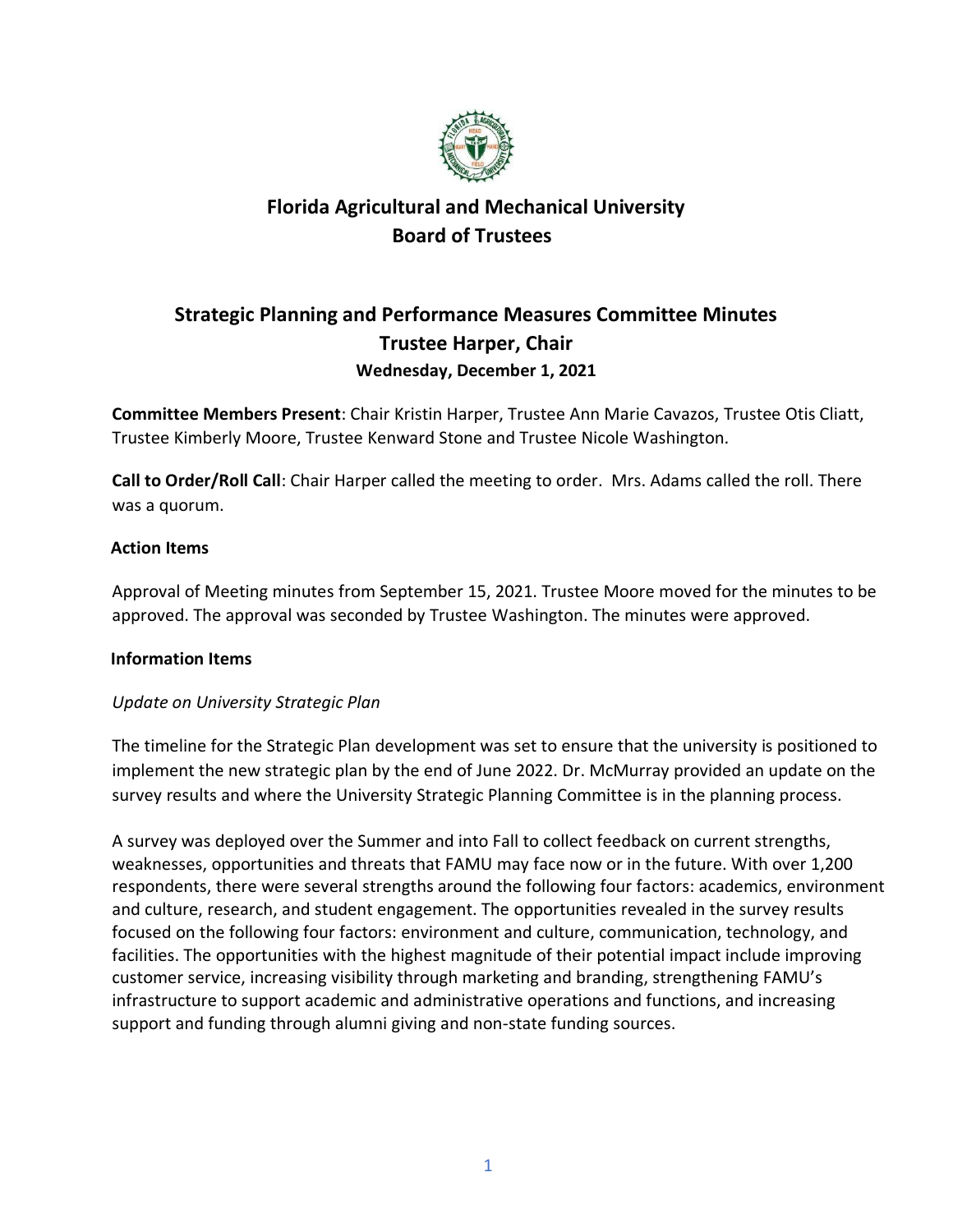

Phase Two of the Three Phase process began in Fall 2021 with the formation of five subcommittees based on the strategic priorities. Each subcommittee produced a report identifying recommendations for goals that were submitted and reviewed by the Strategic Planning Committee. Trustee Harper described the crosswalk of how the initial strategies and goals aligned with the state university system. The Strategic Planning committee will continue to refine the goals, define strategies and develop actions within the respective subcommittees through February 2022.

Phase Three will commence in March 2022. The Strategic Planning Committee will finalize goals, strategies and actions and develop key performance indicators during this time. The final plan will be submitted for approval at the June 2022 Board of Trustees' meeting.

### **Discussion**

• Trustee Washington referred to the strengths reviewed from the survey and wanted to determine if we can distinguish between employers, faculty, alumni, etc. and their perceptions of students being prepared for the workforce. Internally and externally does not always mirror.

Response: Dr. McMurray responded among the different group students had a high rating in this area as well which aligned with the exit surveys completed by our graduates.

- Trustee Washington asked if employers and industry leaders also have a high perception of students being prepared for the work force as well? Response: Dr. McMurray did not have the results but would get them.
- Trustee Washington commented that the survey results for opportunities centered around customer service and she is excited that it is still an area that we are looking at improving

Response: Trustee Harper responded that the preliminary strategies that will be shared include customer service as a big focus and that the committee has done a really good job of brainstorming ideas of bold strategies to address customer service.

• Trustee Cliatt commented that he is excited about the customer service focus.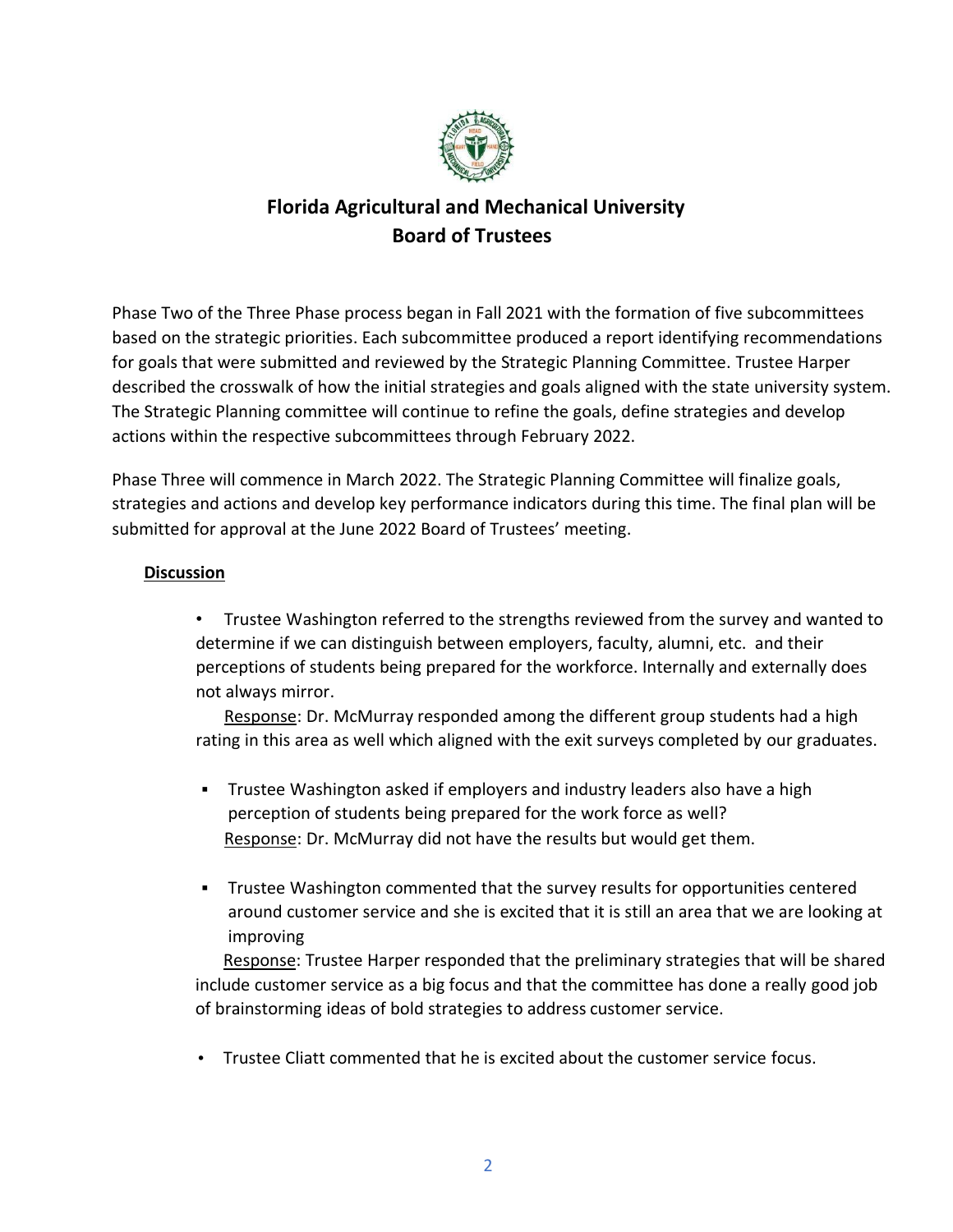

Response: Trustee Harper commented that each committee member was asked about the one thing that needed to be addressed in the strategic plan, and customer service was a consistent answer among many members.

• Trustee Lawson commented about making sure that we align our activities and programs so we can quickly pivot and adjust to fill the pipeline of workforce needs and keep up with workforce trends

• Trustee DuBose commented that there are some subjective goals and we need to make sure there is a way to measure them. Secondly, once it is determined what needs to be done, a timeline of priorities and the budget to support the goals needs to be considered. Lastly, ownership of who will be responsible for the changes will be essential.

Response: Trustee Harper responded that the next step will be a tie in of the measures and the scorecard for the goals. Trustee Harper has done a preliminary alignment with each of the goals to the various committees across the Board of Trustees to identify a clear place where they can live. The committee also plans to identify implications for the university budget.

• Trustee Moore suggested that we have the opportunity to reengage with the stakeholders who gave us the feedback through the survey with the primary purpose of being intentional about the role that they can play in helping us to reach and attain these goals

Response: Trustee Harper commented that the focus groups are critically important and will be conducted in the January time frame to share results from the stakeholder survey and solicit feedback on the goals and strategies.

• Trustee Washington commented that we take a look at work-based learning opportunities with short term credentialing that can make our students more competitive. Response: Trustee Harper commented that the academic success subcommittee has already brainstormed around ideas for establishing pathways for undergraduate students to engage in experiential learning opportunities throughout their matriculation.